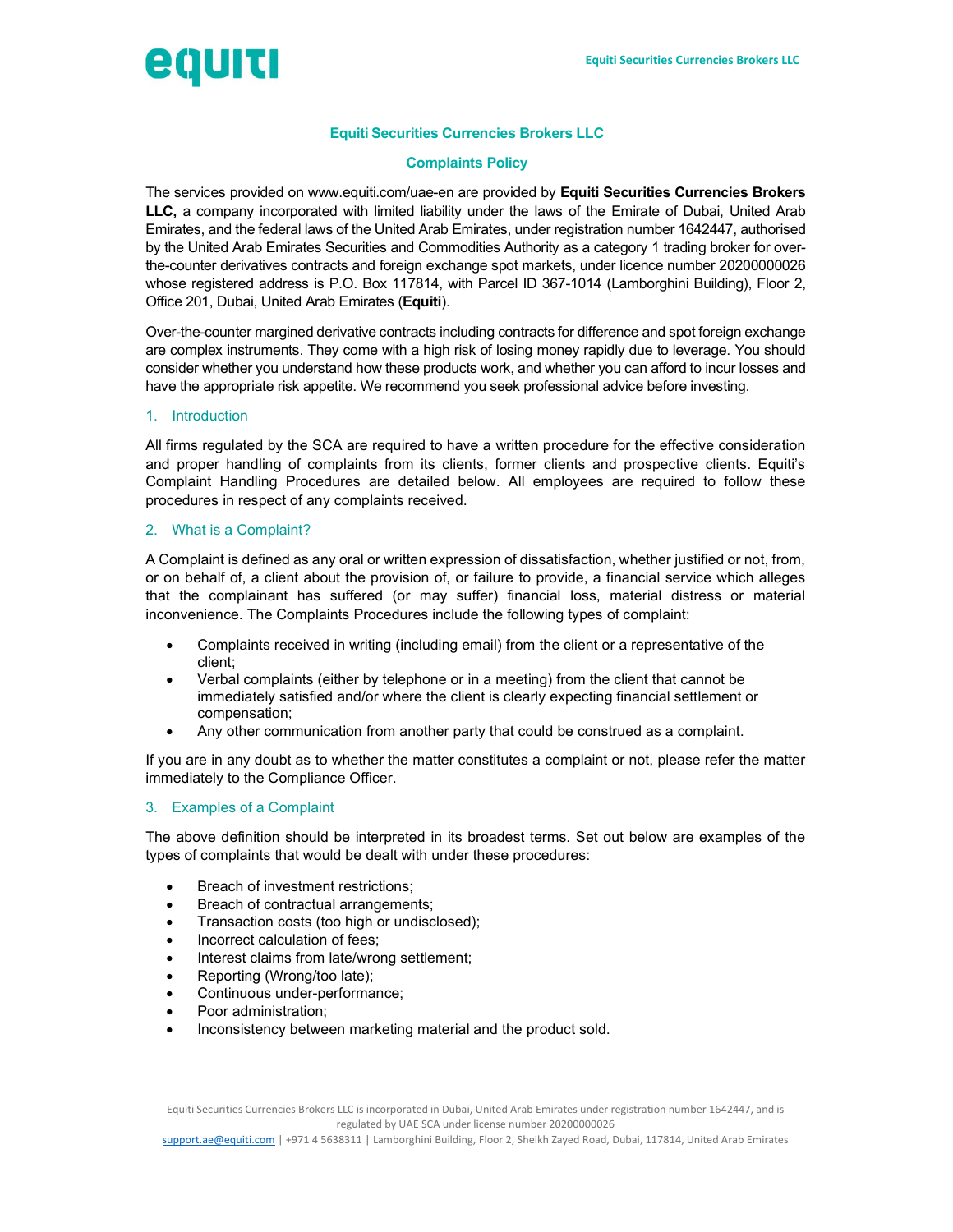# 4. Processes and Procedures

Equiti has adopted the following procedures in respect of any complaints received:

- 1. If client's dissatisfaction cannot be resolved within five business day of receipt, the complainant must be informed that they may refer their complaint to the Compliance department for a further impartial investigation to the Compliance Officer;
- 2. All endeavours will be made to resolve the complaint within eight weeks of receipt of the claim;
- 3. The Compliance Officer will notify Senior Management of any serious complaints or complaints that indicate the possibility of a material loss or a material deficiency in the Firm's systems and controls;
- 4. A written acknowledgement will be provided to the client of the complaint together with a note that it is being taken into consideration and the anticipated maximum response time;
- 5. The Compliance Officer is responsible for ensuring that appropriate investigation and internal reporting of complaints is undertaken and that all key players required for the investigation and resolution of the complaint are informed;
- 6. Any responses to complaints must be reviewed and approved by the Compliance Officer. It is important to ensure that clients are kept informed of progress in the processing of their complaint;
- 7. The Compliance Officer must oversee that the appropriate investigation and internal reporting of complaints;
- 8. The Compliance Officer maintains a file of complaints with all the supporting correspondence;
- 9. A Complaints Register is also maintained and, where appropriate, copies of documentation will be placed on customer files;
- 10. If the complaint is not resolved within five working days of its receipt it is expected that within eight weeks of receipt, the complaint will have been substantively addressed through a 'final response'. The 'final response' will aim to:
	- a. Accept the complaint and, where appropriate, offer redress or remedial action; or
	- b. Offer redress or remedial action without accepting the complaint; or
	- c. Reject the complaint and give reasons for doing so; and
	- d. Provide the website address of the Securities and Commodities Authority for regulatory escalation;
	- e. Inform the complainant that if he remains dissatisfied with the response, he may now refer his complaint to the Securities and Commodities Authority.
- 11. If it is not possible to offer the complainant a 'final response' within eight weeks, the firm will send a written response which:
	- a. Will explain why the firm is not able to make a final response and indicates when it will be able to make one;
	- b. Inform the complainant that he may now refer the complaint to the Securities and Commodities Authority; and
	- c. Provides the website address of the Securities and Commodities Authority.
- 12. If the complaint is resolved within five working days there will be no need to send a 'final response' to the complainant. Equiti will send the complainant a 'summary resolution communication' which:
	- a. Informs the complainant that if he is dissatisfied with the resolution of the complaint he may be able to refer the complaint to the Securities and Commodities Authority;
	- b. Provides the website address of the Securities and Commodities Authority; and
	- c. Refers to the availability of further information on the website of the Securities and Commodities Authority.
- 13. Records of complaints are retained for a minimum period of 10 years from the date of receipt of the complaint.
- 14. Staff are required to confirm that all complaints have been reported as part of the Annual Compliance Declaration.
- 15. All complaints received by the firm will be recorded on the Complaints Register and provided to SCA upon their request.
- 5. Conflicts of interest